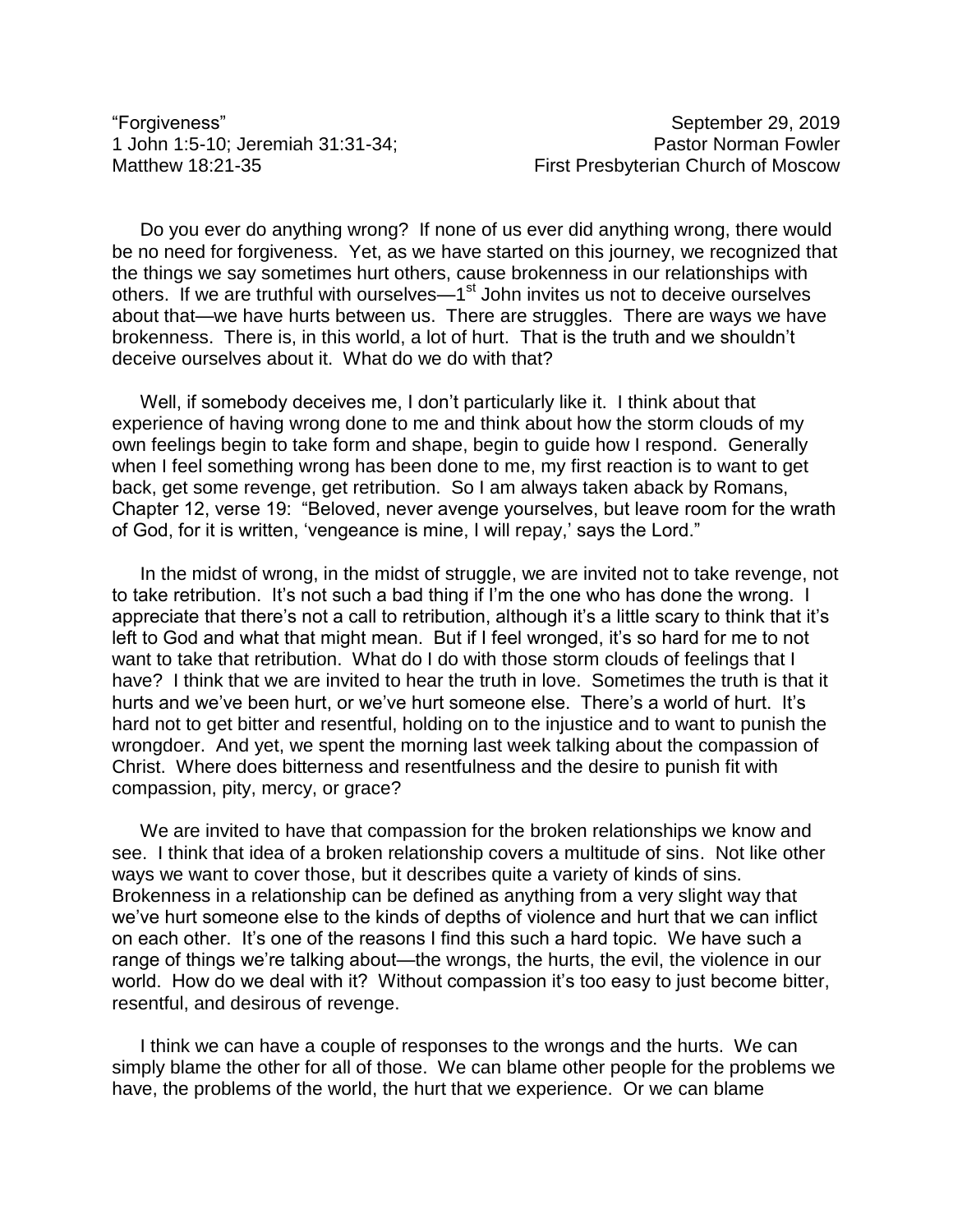ourselves. Somehow we're not good enough. It's our problem. We are the problem for it all. To tell the truth, sometimes we do both. We blame the world and at the same time we don't think we're worth the experience of having something right and good. So we can get stuck.

I think Jesus wants us to know that the compassion God offers us is for new life. It's not to be stuck in the bitterness, or the resentfulness, or the desire for revenge. It's not to be stuck in my sins or the sins of others. It is an invitation to forgiveness. The way of forgiveness is a way of restoration rather than punishment. It's a way for the future rather than being stuck in the past. It's a way of the possible instead of being stuck in the impossible. We can't change the past, but forgiveness is an invitation to live into the future.

How do we do that? How do we let go? I found this little phrase: "Love, Value, Able." Most of the time when we struggle with our problems and our hurts, it's because we feel like they have taken us to a place where we are diminished in some way. Sometimes we really are diminished in some way. It can by physical. And yet, sometimes we feel diminished by the way the world tears us down. The thing that's hardest about that is the thought that we are unloved or unlovable. We're not valued. So, the way of letting go has to include something about being loved and being valued.

I can't let go of some of the hurts in my past. I can't let go as long as I let those hurts define me. I can only let go by beginning to recognize what really defines me is the love and value I find in God—a grace that goes beyond whatever has happened to me, whatever my life circumstances.

In the scripture this morning there are several places where we ask God not to remember our problems, our sins, our ways of causing broken relationships. There is a sense in which we think about that as a way forward, and yet I don't think forgiveness really means that we wipe away the past. In the book we used for this summer's sermon series by Adele Calhoun, she says, "Forgiveness is different than pretending everything is fine when you feel stabbed in the heart and trust is down the toilet." Sometimes it feels like forgiveness is exactly that. We try to pretend that we've forgotten. I don't think forgiveness is really forgetting. There's a sense of forgetting. There's a sense of not holding on to something, letting it go, but it's not like we forget that it happened or that there's a problem.

Forgiveness is not saying everything is all right. Sometimes it feels like forgiveness is simply saying, "Oh, you did something wrong? It's okay." Well, no, it's not okay. Wrongs are not okay. Forgiveness does not say that the wrong done is right. That's what's hard about forgiveness. Forgiveness involves change.

When we are forgiven by God, God doesn't say, "I'll forget everything you've done so you can just keep doing it." Forgiveness is like a door. If we take that door, we repent. We start a new life. We do something different. We see the wrong we've done and want to be different than that. Forgiveness is not a pass. Forgiveness is an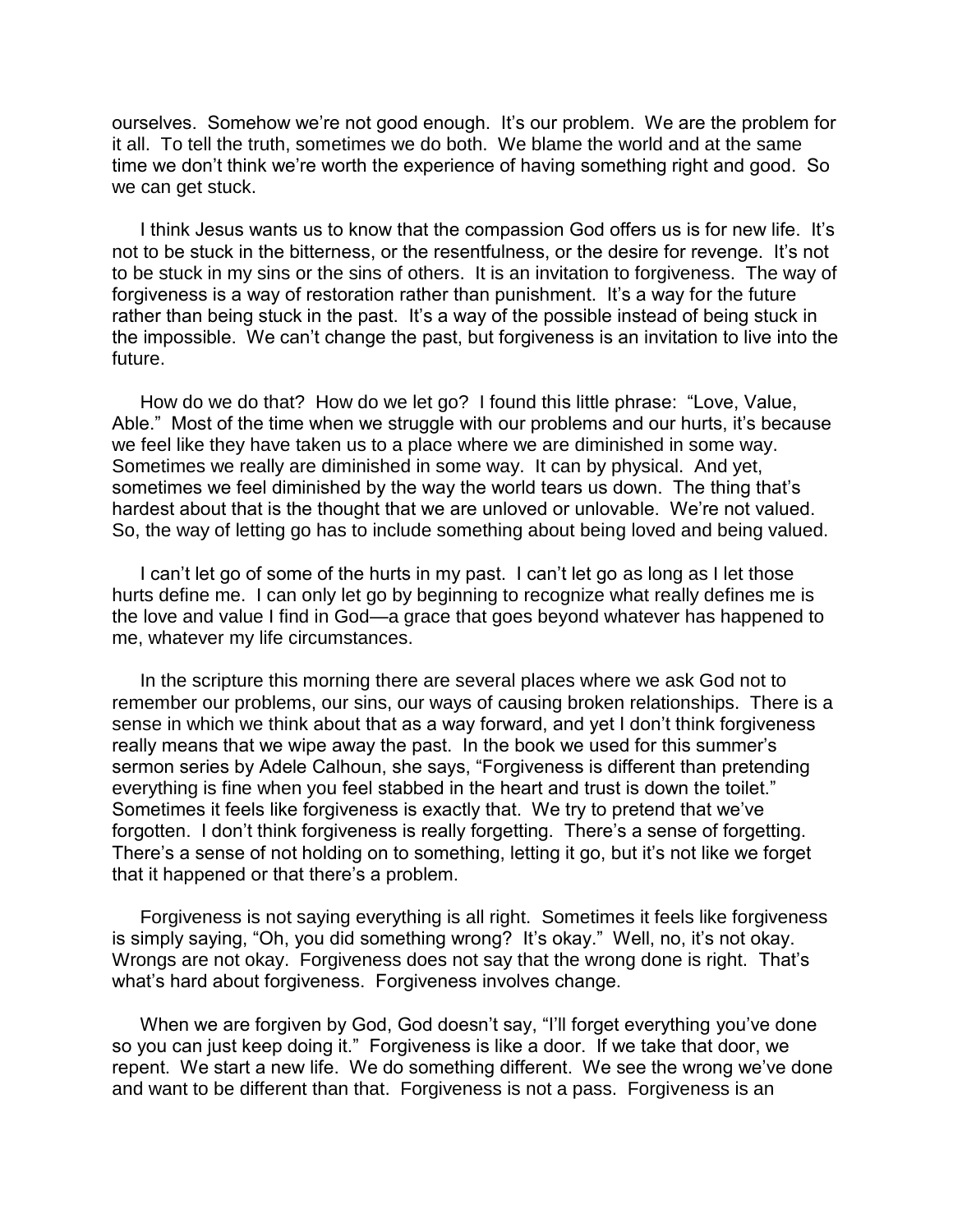opportunity. God's forgiveness, God's grace, is that he loves us in spite of the wrongs we've done and is willing to help us live into a new life—a life full of goodness and grace. Forgiveness is not staying in the wrongdoing. It is not accepting wrongdoing. It's not saying it's okay.

Let me just say that in both Greek and Hebrew, one sense of the word "forgiveness" really means to separate something from something else. So forgiving us of our sins is separating us from our sins. Sometimes we say something like we want to hate the sin and love the sinner. It's a way of getting at that idea that we want to separate the sin from the sinner. We want to separate and be able to love the child of God, but not the wrongdoing.

Forgiveness, I think, is about letting go of the sense that we want to exact retribution and punishment for the wrong done to us. It's letting go of our desire to punish or to force the other to change. Forgiveness is letting go of wanting to force change on the other and giving the other to God. I think it may lead to reconciliation, but forgiving and reconciliation are not the same thing. Forgiving is the door, is the possibility, is the recognition that I don't want to hold onto the bitterness and resentment. I want to give over that wrongdoing and the dealing with it to God. What I really want, what God is inviting us to want in loving even our enemies, is that the enemy becomes different. When we forgive, it's the idea that I no longer want to punish, I no longer want retribution, in fact what I want is healing. I want the other to see the wrong they've done, to change their ways, to find the love of God and to become a new person in Christ.

It's not that I think I can do that. It's not that deciding that I'm not going to take out punishment or retribution is going to do that. But it is a release for me from allowing the other to control who I am because I don't depend on the love and value from the one who does the wrong, I depend on the love and value of the one that does the right. The only one that is fully good is God. It is dependence on God that lets me let go of the wrong. By letting go I don't mean to say it's right. By letting go, it's not going to be what's in control of my life.

It may be that we need to contain wrong. As a society, I think we have every right to contain that wrongdoing, to make sure that it's not perpetuated. The broken relationships are not good things. Stealing from people is breaking a relationship. It's not a good thing. It's breaking a trust. We have a right to try to contain and control that and to not let it control our lives, but once the mistake has happened, we also are called, I think, by Christ to see how we can make reparations, not simply punish, but restore; not simply put away but find a way to bring change. That's something I don't think we've done very well in our society. I don't know what the recidivism rate (that is the return rate) of somebody released from jail becoming incarcerated again is, but I'm pretty sure it's pretty high. We need to get beyond punishment to restoration. We certainly would want that for ourselves. I certainly want God to do that for me.